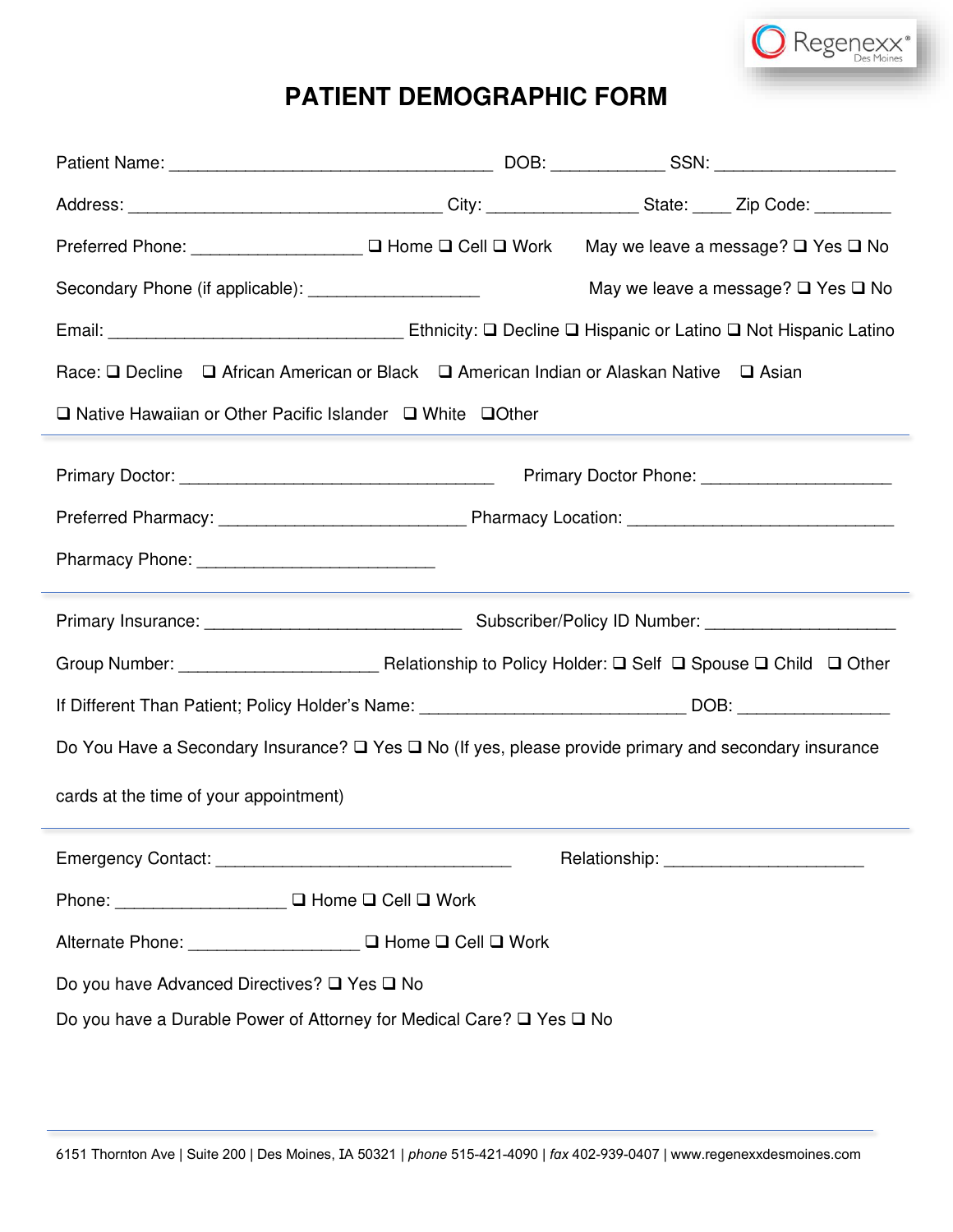**PLEASE ARRIVE 30 MINUTES PRIOR TO YOUR APPOINTMENT**

## **PATIENT RECORD OF DISCLOSURES & COORDINATION OF CARE**

In general, the HIPAA privacy rule gives individuals the right to request a restriction on uses and disclosures of their protected health information (PHI). The individual is also provided the right to request confidential communications of PHI be made by alternative means, such as sending correspondence to the individual's office instead of the individual's home.

It is company policy to not have recorded evaluations. We encourage the patient to take notes. Upon request, the company can provide a copy of the Doctor's evaluation.

Is there anyone involved in your care, or payment of your care with whom we may share your medical information?

❑ Yes ❑ No If Yes, person's name: \_\_\_\_\_\_\_\_\_\_\_\_\_\_\_\_\_\_\_\_\_\_\_\_\_\_\_\_ Relationship: \_\_\_\_\_\_\_\_\_\_\_

#### **I WISH TO BE CONTACTED IN THE FOLLOWING MANNER (CHECK ALL THAT APPLY):**

- **O** Telephone Communication
	- ❑ Home telephone

❑ Okay to leave a message

❑Work telephone

❑ Okay to leave a message

Written Communication

❑ Okay to mail home address

❑ Okay to mail work address

❑Okay to leave information with specified people. (Primary care physician, spouse, attorney, friend, etc)

**\_\_\_\_\_\_\_\_\_\_\_\_\_\_\_\_\_\_\_\_\_\_\_\_\_\_\_\_\_\_\_\_\_\_\_\_\_\_\_\_\_\_\_\_\_\_\_\_\_\_\_\_\_\_\_\_\_\_\_\_\_\_\_\_\_\_\_\_\_\_\_\_\_\_\_\_\_\_\_\_\_\_\_\_\_\_\_\_**

**\_\_\_\_\_\_\_\_\_\_\_\_\_\_\_\_\_\_\_\_\_\_\_\_\_\_\_\_\_\_\_\_\_\_\_\_\_\_\_\_\_\_\_\_\_\_\_\_\_\_\_\_\_\_\_\_\_\_\_\_\_\_\_\_\_\_\_\_\_\_\_\_\_\_\_\_\_\_\_\_\_\_\_\_\_\_\_\_**

**\_\_\_\_\_\_\_\_\_\_\_\_\_\_\_\_\_\_\_\_\_\_\_\_\_\_\_\_\_\_\_\_\_\_\_\_\_\_\_\_\_\_\_\_\_\_\_\_\_\_\_\_\_\_\_\_\_\_\_\_\_\_\_\_\_\_\_\_\_\_\_\_\_\_\_\_\_\_\_\_\_\_\_\_\_\_\_\_**

#### **Please include name, relationship, and phone number:**

| Signature of Patient, Authorized Representative or Responsible Party | Date |
|----------------------------------------------------------------------|------|

Regenexx

The privacy rule generally requires healthcare providers to take reasonable steps to limit the use or disclosure of, and requests for PHI to the minimum necessary to accomplish the intended purpose. These provisions do not apply to uses or disclosures made pursuant to an authorization requested by the individual.

\_\_\_\_Regenexx Des Moines is committed to providing excellent, personalized patient care. To do so, we understand that you may need to email and/or text your provider during your treatment. Communication through email and/or text is not encrypted and may pose a HIPAA risk if sensitive information is communicated, and a breech were to occur. By initialing, you agree that if you use electronic communication with your provider, you are assuming this unlikely risk.

6151 Thornton Ave | Suite 200 | Des Moines, IA 50321 *| phone* 515-421-4090 | *fax* 402-939-0407 | www.regenexxdesmoines.com